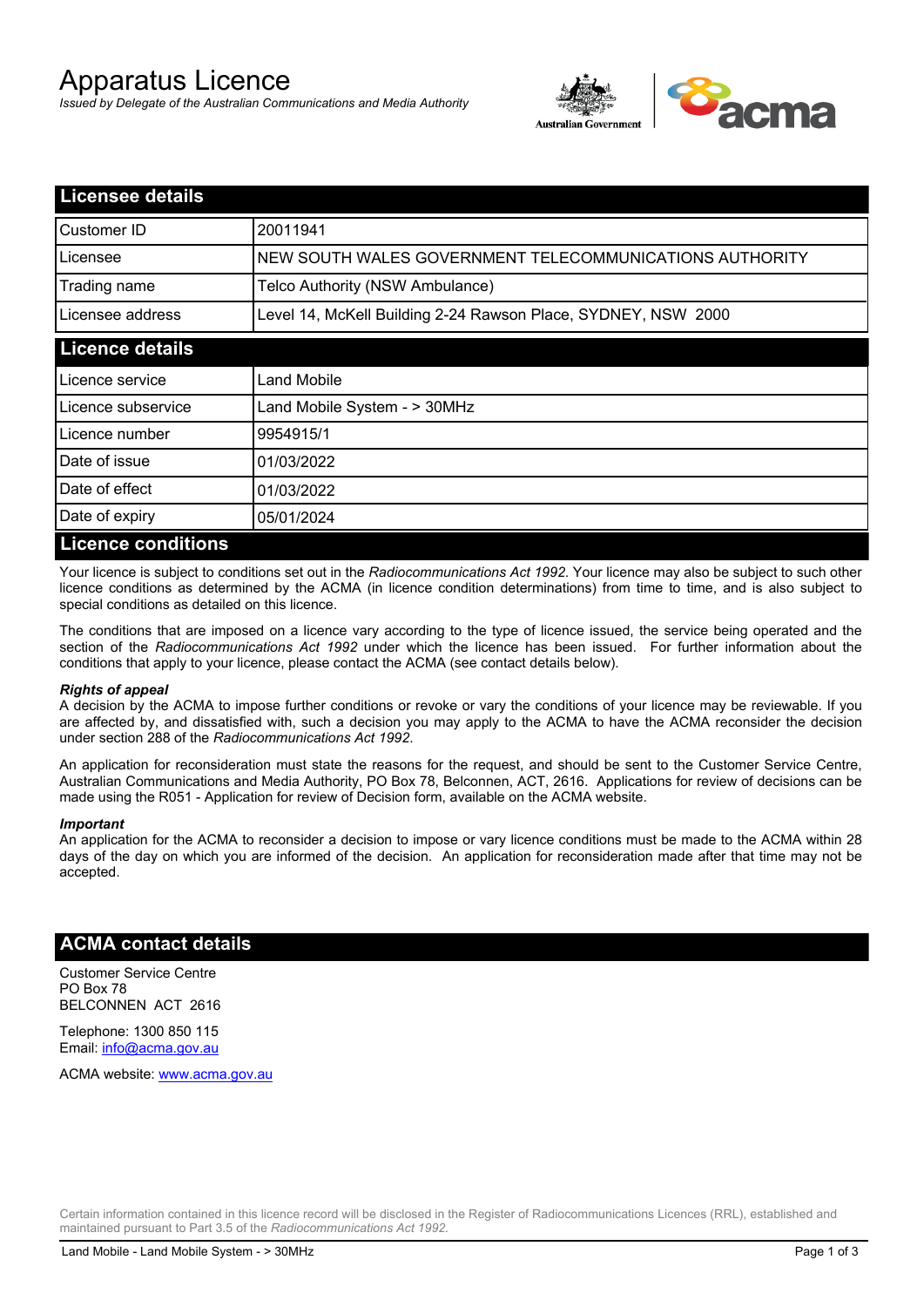# **Advisory Notes applying to licence no.: 9954915/1**

Conditions applicable to the operation of Land Mobile System station(s) authorised under this licence can be found in the Radiocommunications Licence Conditions (Apparatus Licence) Determination and the Radiocommunications Licence Conditions (Land Mobile Licence) Determination. Copies of these determinations are available from the ACMA and from the ACMA home page (www.acma.gov.au).